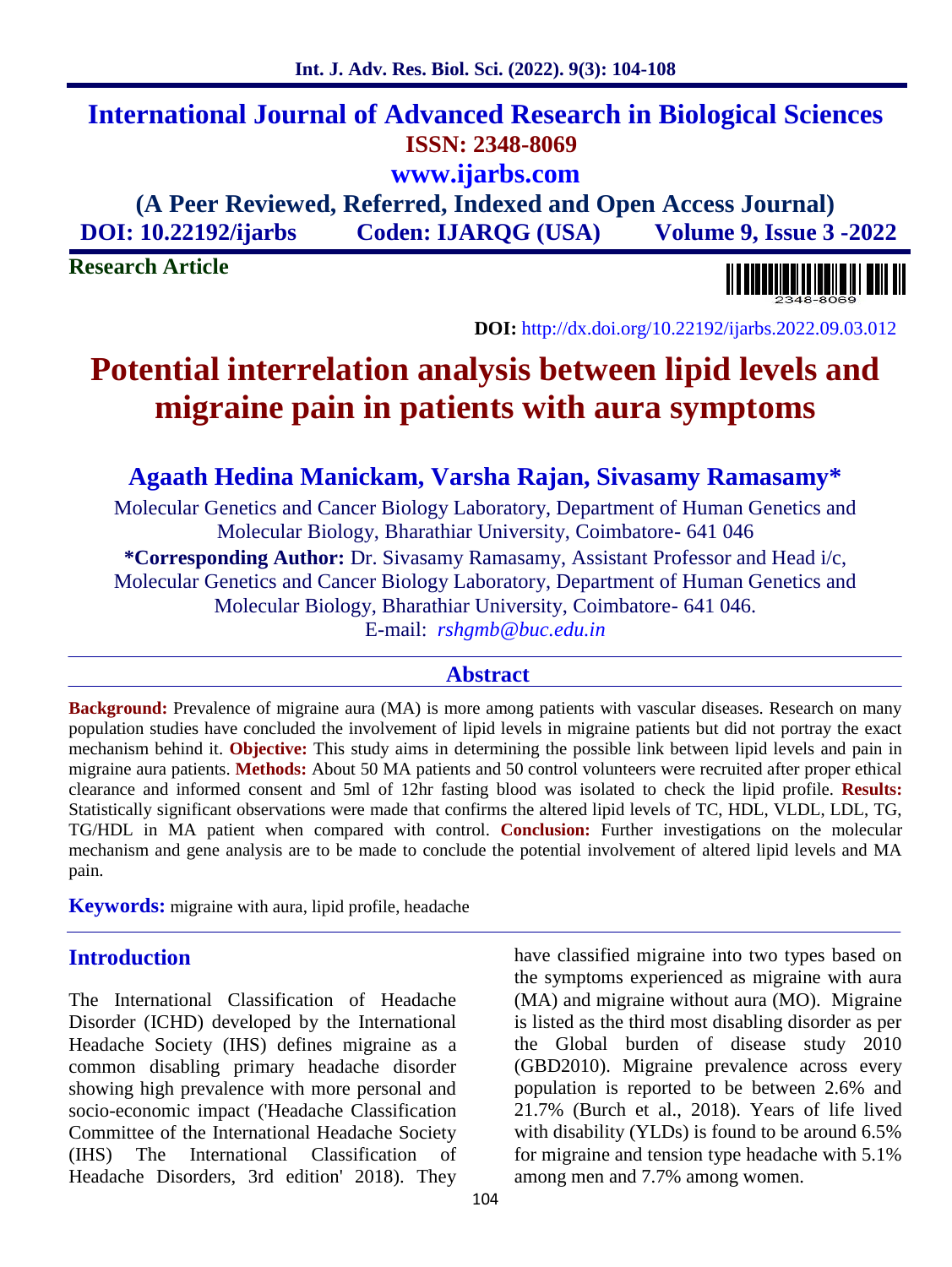The burden of headache is high in people between the ages 15-49 having 9.5% YLDs in 7.5% men and 11.2% women; the effects is found to be negligible among patients aged between 5-14 years (5.1%), 50-69 years (4.9%) and above 70 years (1.6%) (Stovner et al., 2018). Research on migraine is very limited due to its complex nature. But in recent years, advancements in technology for studying the human physiology and neuroscience with improved imaging studies rekindled the hope to further investigate the and contract and contract the state of the state of the state of the state of the state of the state of the state of the state of the state of the state of the state of the sta disorder in detail (Lance and Goadsby, 2000).

Migraine is reported as one of the symptoms in many neurological disorders like epilepsy, Parkinson's disease, stroke, dementia etc. Much research evidence is available to prove the involvement of migraine with ischemic stroke which is a vascular disorder (MacClellan et al., 2007). Improper functioning of the vascular system is the major reason behind many vascular diseases and deposition of lipids is one major concern. Involvement of lipid deposition in migraine pain progression is being investigated in many population and various observations were  $(LDL-C)$ made (Gruber et al., 2010; Bigal, 2010). MA type as per ICHD is defined as "recurrent attacks, lasting minutes, of unilateral fully reversible visual, sensory or other central nervous system symptoms that usually develop gradually and are usually followed by headache" ('Headache Classification Committee of the International Headache Society (IHS) The International Classification of Headache Disorders, 3rd edition' 2018). Since the symptoms are more related to vascular functioning, deposition of lipids in vessels might be a possible cause for the aura of migraine. This cross-sectional study aims in determining the levels of lipids in migraine patients with aura symptoms.

# **Methodology**

*Subject recruitment:* 50 MA patients (fulfilling the ICHD-3 criteria) and 50 control (without any personal and family history of migraine) volunteers were recruited for the study after obtaining the ethical approval by the Institutional Human Ethics Committee (IHEC) of PSG Institute of Medical Sciences and Research

(Proposal No: 16/070). The Declaration of Helsinki guidelines framed by the World Medical Association (WMA) was strictly followed. The nature of the study was explained to the patient as well as the control group and written informed consent was obtained from them.

*Clinical data and Sample collection:* A standard questionnaire was used to collect the information regarding the current health status of the patient control group. Migraine Disability (MIDAS) questionnaire and Headache Impact Test (HIT-6) were also used to determine the disability and impact score. About 5ml of venous blood has been collected from the subject and control group after an overnight fast of 12-hrs for lipid extraction

*Lipid profile study:* The total Cholesterol (T- Chol) and triglycerides were analysed using PAP enzymatic triglyceride & cholesterol kit. The standard Vertical Auto Profile (VAP) test is used to measure the subfractions of cholesterol like Very Low-Density Lipoprotein Cholesterol (VLDL-C), Low Density Lipoprotein Cholesterol and High-Density Lipoprotein Cholesterol (HDL-C). The ratios of T-Chol/HDL- C and TG/HDL-C were also calculated.

*Statistical Analysis:* The baseline characters of MA and control were compared. The continuous and categorical values were calculated by Kruskal-Wallis and chi-square test. The IBM SPSS version 26.0 was used to statistically analyze the results obtained. The significance level was set at  $p < 0.05$ .

## **Results**

## *Clinical data analysis*

The clinical data of MA patients compared with the control group is tabulated (Table 1). The median age of the control group is 27.75 and MA group is 38.75. High blood pressure is found in patient group when compared with the control group. Severe disability is observed in women MA patients in comparison to the men MA patients. BMI and obesity are dependent variables and women MA patients are highly prone to the obesity and heavy BMI.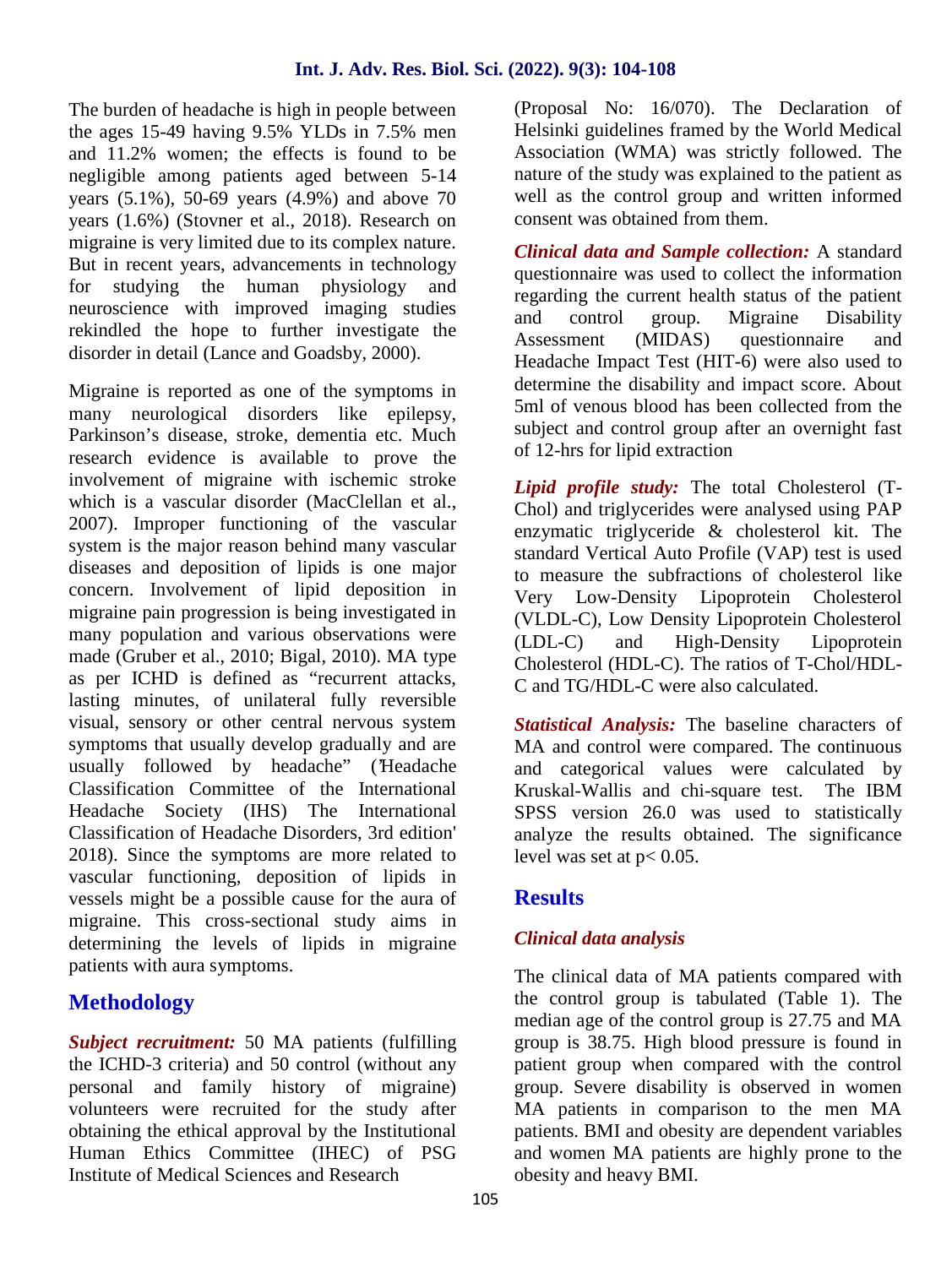#### **Int. J. Adv. Res. Biol. Sci. (2022). 9(3): 104-108**

| Parameters                           |              | Control $(n=50)$ |                     | Migraine with Aura $(n=50)$ |  |
|--------------------------------------|--------------|------------------|---------------------|-----------------------------|--|
|                                      | Men $(n=18)$ | Women $(n=32)$   | Men $(n=18)$        | Women $(n=32)$              |  |
| Median age, years<br>(IQR)           | 27(3.25)     | 28.5 (4.75)      | 39(5.5)             | 38.5(4)                     |  |
| BMI, $kg/m2$ (IQR)                   | 23.1(1.65)   | 20.35(1.25)      | 27.4(6.43)          | 26.3(5.43)                  |  |
| Obesity $(\%)$                       | 2%           | 5%               | 21%                 | 32%                         |  |
| High blood pressure<br>(% )          | <b>Nil</b>   | <b>Nil</b>       | 88%                 | 53%                         |  |
| <b>MIDAS</b> (Severe<br>disability % | <b>Nil</b>   | Nil              | 38%                 | 42%                         |  |
| HIT-6 (Mean $\pm$ SD)                | <b>Nil</b>   | Nil              | 34.211 $(\pm 1.97)$ | 56.68 (2.07)                |  |

#### **Table 1: Baseline characteristics of the control and MA patient groups**

#### *Lipid profile analysis*

The lipid profile analysis for MA and control group were stratified according to sex and tabulate in Table 2. The results show that the high levels of lipid parameters like total cholesterol, LDL cholesterol, VLDL cholesterol,

HDL cholesterol, Triglycerides and TG/HDL cholesterol ratio show possible involvement in migraine pain of aura patients having significance at p<.05 when compared with the control group. Non-HDL cholesterol and TC/HDL-C ratio did not show possible involvement with migraine pain with no significant p values.

#### **Table 2: Lipid profile analysis of control and MA patient groups**

|                               | Control $(n=50)$                |                                       | Migraine with Aura (MA)<br>Median (IQR) |                                      |         |             |
|-------------------------------|---------------------------------|---------------------------------------|-----------------------------------------|--------------------------------------|---------|-------------|
| Lipid parameters              | Men $(n=18)$<br>Median<br>(IQR) | Women<br>$(n=32)$<br>Median<br>( IQR) | Men $(n=18)$<br>Median<br>(IQR)         | Women<br>$(n=32)$<br>Median<br>(IQR) | 2       | p value     |
| Total cholesterol,<br>mg/dl   | 171.5<br>(32.62)                | 172<br>(33.25)                        | 226.15<br>(21.6)                        | 218.2<br>(29.87)                     | 5.0051  | $0.025273*$ |
| LDL-cholesterol,<br>mg/dl     | 92.05<br>(26.75)                | 94 (32.75)                            | 162(15.5)                               | 161.5(20)                            | 47.8681 | $< .00001*$ |
| VLDL-cholesterol,<br>mg/dl    | 24.15 (7.67)                    | 23.15<br>(8.87)                       | 30.45(1.95)                             | 27.4 (17.52)                         | 32.9715 | $< .00001*$ |
| HDL-cholesterol,<br>mg/dl     | 57.55 (5.75)                    | 57.9(4.6)                             | 34.35(8.2)                              | 34.5(4.55)                           | 84.64   | $< .00001*$ |
| Triglycerides,<br>mg/dl       | 120.75<br>(38.37)               | 115.75<br>(44.37)                     | 152.25<br>(9.75)                        | 137 (87.62)                          | 39.3174 | $< .00001*$ |
| Non-HDL<br>cholesterol, mg/dl | 115.1(24.5)                     | 114.75<br>(33.87)                     | 190.9<br>(25.77)                        | 1887.1<br>(26.35)                    | 1.0417  | .307434     |
| T-Chol/HDL-C<br>ratio         | 2.98(0.53)                      | 3.00(0.62)                            | 6.47(1.97)                              | 6.29(1.01)                           | 3.8402  | .050036     |
| TG/HDL-C ratio                | 2.00(0.71)                      | 2.01(0.85)                            | 4.45(1.71)                              | 3.27(2.72)                           | 27.4286 | $< .00001*$ |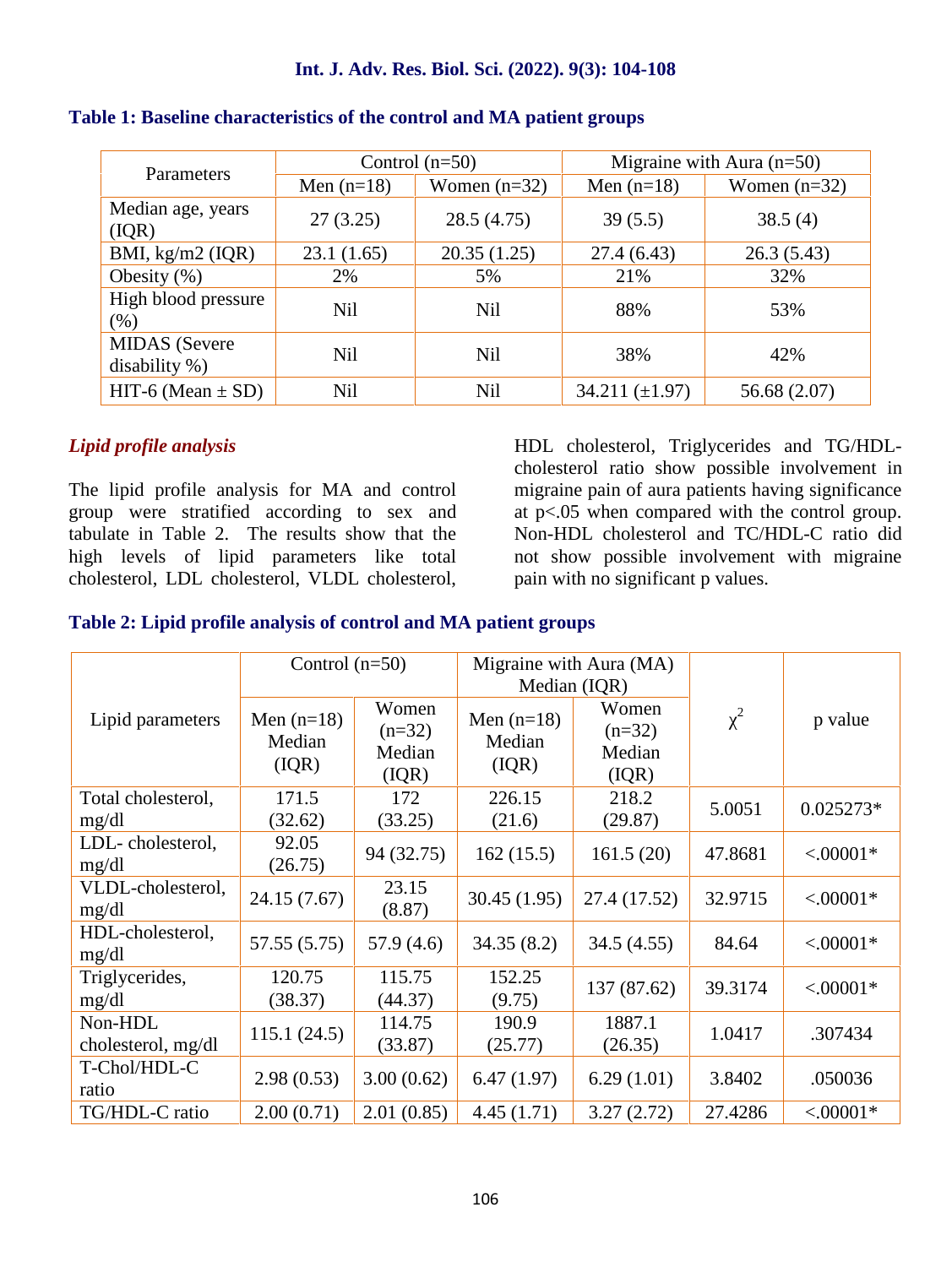## **Discussion**

This is a preliminary cross-sectional study involving limited participants in the patient as well as the control group to understand the possible involvement of lipid parameters in migraine aura patient. Since migraine is described as a vascular disorder with proven involvement, disruption in the vascular functioning due to accumulation of lipids in them might be one of the many possible reasons behind pain progression in the migraine aura patients (Pamela et al., 2011). The clinical evaluation revealed the presence of high blood pressure, high BMI and obesity among the migraine aura patients when compared with the control group. These are few factors that denotes the presence of high lipid levels in the body. Lipid accumulation in body can be due to many factors like consuming lipid rich food, hereditary factors, improper breakdown of lipids by the body etc. (Gordon et al., 1981; Fahy et al., 2011)

The levels of some lipid parameters like total cholesterol, LDL cholesterol, VLDL cholesterol, HDL cholesterol, Triglycerides and TG/HDL ratio were statistically found to be significant in MA patients. The exact mechanism by which the lipid levels cause migraine pain in MA patients is still a mystery, but certain theories like neuroinflammation, vascular dysfunction etc. can be related to this condition (Gruber et al., 2010). Deposition of lipids in blood vessels and other cells due to improper metabolism fails in supplying the oxygen to all the parts of the body and in particular the brain. Brain needs continuous and rich supply of oxygen for its proper functioning. Deposition of triglycerides in the arterial walls due to excess lipid intake blocks the blood supply to the brain and is found to be the major cause for aura symptoms in patients (Goulart et al., 2016). VLDL and LDL along with the HDL are known for their role in transporting the lipids to then liver for metabolism and when its levels fall, the lipids get stored up in cells causing disruption in the normal functioning (Chapman et al., 2011; Bruce et al., 2017).

This study brought out the possible involvement of lipid levels in causing the pain of MA patients. There is strong evidence for high lipid levels in MA patients but the exact cause and reason for it is to be studied. With the limitations of the study, further investigations on the pathway study and other gene analysis are to be made in relation to lipid levels and migraine patients with the aura symptoms.

## **Acknowledgments**

thank DST-PURSE (II), Bharathiar University, Coimbatore-641 046, Tamilnadu, India, for supporting us with this project

We thank the ethical committee board of the PSG Institute of Medical Sciences, Coimbatore for their support in providing the ethical clearance for this work.

## **Conflict of Interest Statement**

The authors declare that there is no conflict of interest in publishing this manuscript.

## **References**

- Bigal, M. E. (2010). Migraine, lipid profile, and cardiovascular disease. *European Journal of Neurology* **17**(3): 342-343.
- Bruce, K. D., A. Zsombok and R. H. Eckel (2017). Lipid processing in the brain: a key regulator of systemic metabolism. *Frontiers in Endocrinology* **8**: 60.
- Burch, R., P. Rizzoli and E. Loder (2018). The prevalence and impact of migraine and severe headache in the United States: figures and trends from government health studies. *Headache: The Journal of Head and Face Pain* **58**(4): 496-505.
- Chapman, M. J., H. N. Ginsberg, P. Amarenco, F. Andreotti, J. Borén, A. L. Catapano, O. S. Descamps, E. Fisher, P. T. Kovanen and J. A. Kuivenhoven (2011). Triglyceride-rich lipoproteins and high-density lipoprotein cholesterol in patients at high risk of cardiovascular disease: evidence and guidance for management. *European Heart Journal* **32**(11): 1345-1361.